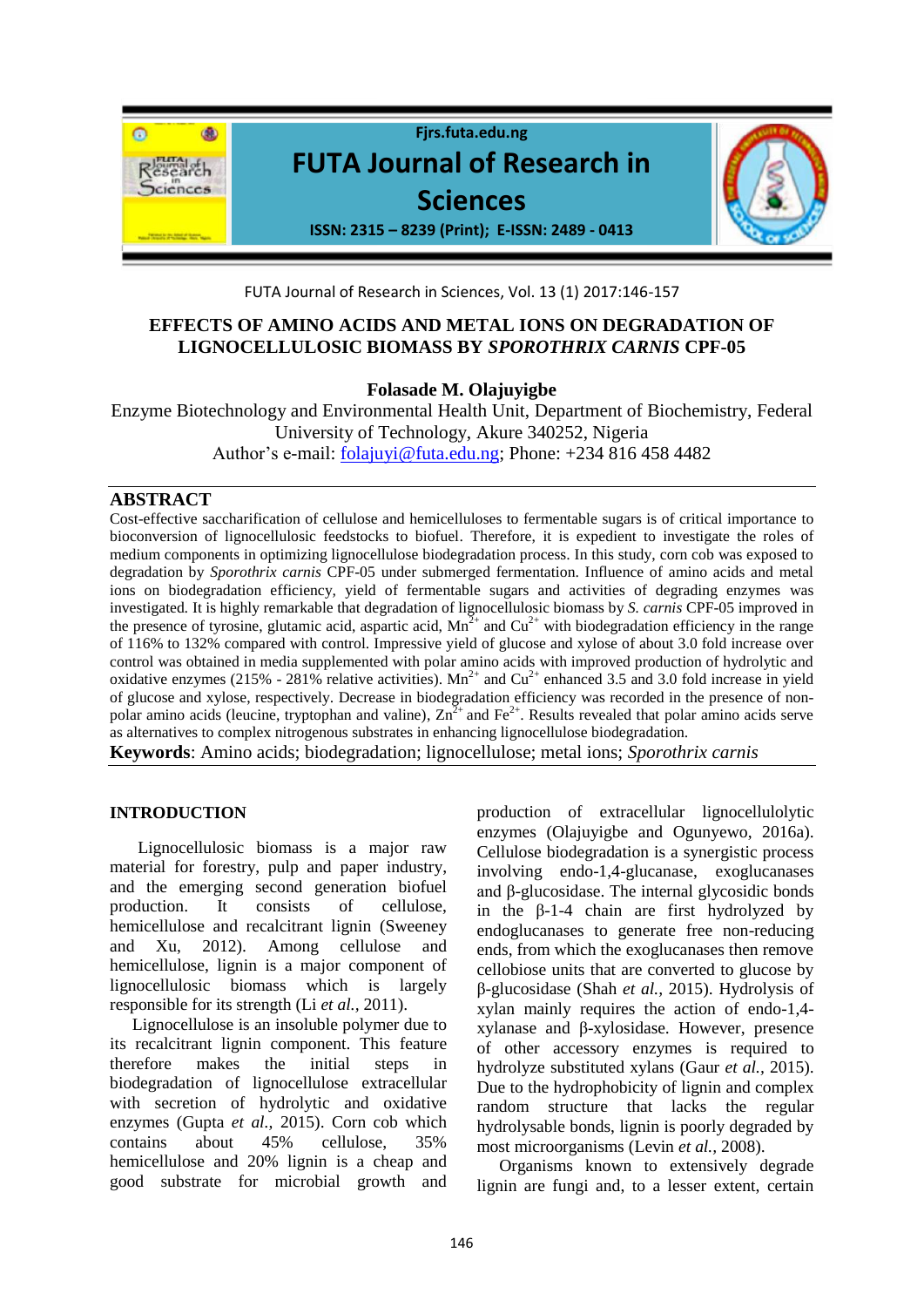actinomycetes and bacteria (Li *et al.,* 2011). A wide range of microorganisms including bacteria and fungi are capable of producing cellulases and hemicellulases but only a limited number of these microorganisms are capable of producing lignin degrading enzymes (Raghukumar *et al.,* 2008). Among these microorganisms, filamentous fungi appear to be the most efficient producers of lignocellulose degrading enzymes (Jorgensen, 2003). The ability of these fungi to produce specific enzymes for degradation of different carbon and nitrogen sources is due to the diverse habitats in which they are found (Jorgensen *et al.,* 2007). White-rot fungi (WRF) are unique in their ability to completely degrade all components of lignocellulosic materials. The ability of WRF to degrade lignin has been attributed to their extracellular nonspecific and non-stereoselective enzyme system (Fernández-Fueyo *et al.,* 2014). This enzyme system is made up of laccase, lignin peroxidase and manganese peroxidase, which function together with  $H_2O_2$ producing oxidases (Woolridge, 2014).

The understanding of physiological mechanisms regulating enzyme synthesis in bioconversion of lignocellulose is very crucial for improving growth of microorganisms and biodegradation process. In optimizing the synthesis of lignocellulolytic enzymes for bioconversion of lignocellulose by WRF, it is worth noting that the activity of these enzymes depends not only on the fungal physiology but also on the composition of culture medium. Some earlier studies have proved that both the nature and the concentration of some macromolecules are essential for regulating synthesis of lignocellulolytic enzymes by WRF (Johnsy and Kaviyarasan, 2011; Olajuyigbe and Ogunyewo, 2016b). Few supplements have been reported to possess stimulatory effects on the synthesis of lignocellulolytic enzymes when added to culture medium (Cristica *et al.,* 2012; Elshafei *et al.,* 2012; Liao *et al.,* 2014). However, there is dearth of information on the effects of amino acids and metal ions on biodegradation of lignocellulose and influence of supplements on interaction of lignocellulolytic enzymes.

Interactions between hydrolytic and oxidative enzymes produced by white rot fungus, *S. carnis*, during degradation of corn cob under different process parameters has recently been reported (Ogunyewo and Olajuyigbe, 2016). In an attempt to optimize degradation of lignocellulosic biomass by *S. carnis* CPF-05*,* 

effects of supplements such as amino acids and metal ions on biodegradation*,* yield of fermentable sugars and activities of degrading enzymes were investigated.

### **MATERIALS AND METHODS Materials**

Carboxymethyl cellulose, birch wood xylan, 2,2'azino-di-[3~ethylbenzothiazoline-6-

sulphonic acid] (ABTS), sodium - potassium tartarate, dinitrosalicyclic acid, bovine serum albumin (BSA), manganese sulphate, copper sulphate, cellobiose, avicel, xylose, tryptophan, aspartic acid, glutamic acid, tyrosine, leucine, hydrogen peroxide and medium components were products of Sigma-Aldrich (St Louis, MO, USA). All other chemicals used were of analytical grade. Corn cob was purchased from a local market (Oja Oba) in Akure, South West Nigeria. The corn cob was sun dried and powdered into fine particles and used as carbon source in the basal medium. Further processing of the powdered corn cob was carried out using standard sieve with an average size of 1 mm.

## **Microorganism**

The microorganism used was a white rot fungus, *Sporothrix carnis* CPF-05 obtained from the culture collection of Enzyme and Microbial Technology Laboratory, Department of Biochemistry, Federal University of Technology, Akure, Nigeria as previously described (Olajuyigbe and Fatokun, 2017; Olajuyigbe and Ogunyewo, 2016a).

### **Inoculum preparation, degradation of corn cob and production of lignocellulolyticenzymes by** *S. carnis* **CPF-05**

Seed culture was prepared by growing a loopful of slant culture in 30 mL culture medium containing glucose (10.0 g/L), ammonium nitrate  $(2.0 \text{ g/L})$ , KH<sub>2</sub>PO<sub>4</sub>  $(0.8 \text{ g/L})$ , K<sub>2</sub>HPO<sub>4</sub>  $(0.2 \text{ g/L})$ ,  $MgSO<sub>4</sub>.7H<sub>2</sub>O$  (0.5 g/L), yeast extract (2.0 g/L) with pH adjusted to 6.0. The culture was incubated at 30 °C for 72 h at 160 rpm in a shaking incubator (Stuart, UK). The 3 day old seed culture was used as inoculum for the production medium. Seed inoculum of 1.25 mL (constituting 2.5% v/v) was transferred into a 50 mL corn cob based (CCB) medium which comprised corn cob (10 g/L), ammonium nitrate  $(2.0g/L)$ , KH<sub>2</sub>PO<sub>4</sub> (0.8 g/L), K<sub>2</sub>HPO<sub>4</sub> (0.2 g/L), MgSO4. 7H2O (0.5 g/L), CuSO<sup>4</sup> .5H2O (0.25g /L), yeast extract  $(2.0 \text{ g/L})$  and MnSO<sub>4</sub> .7H<sub>2</sub>O at pH 6.0. This was incubated at 30 °C for 144 h at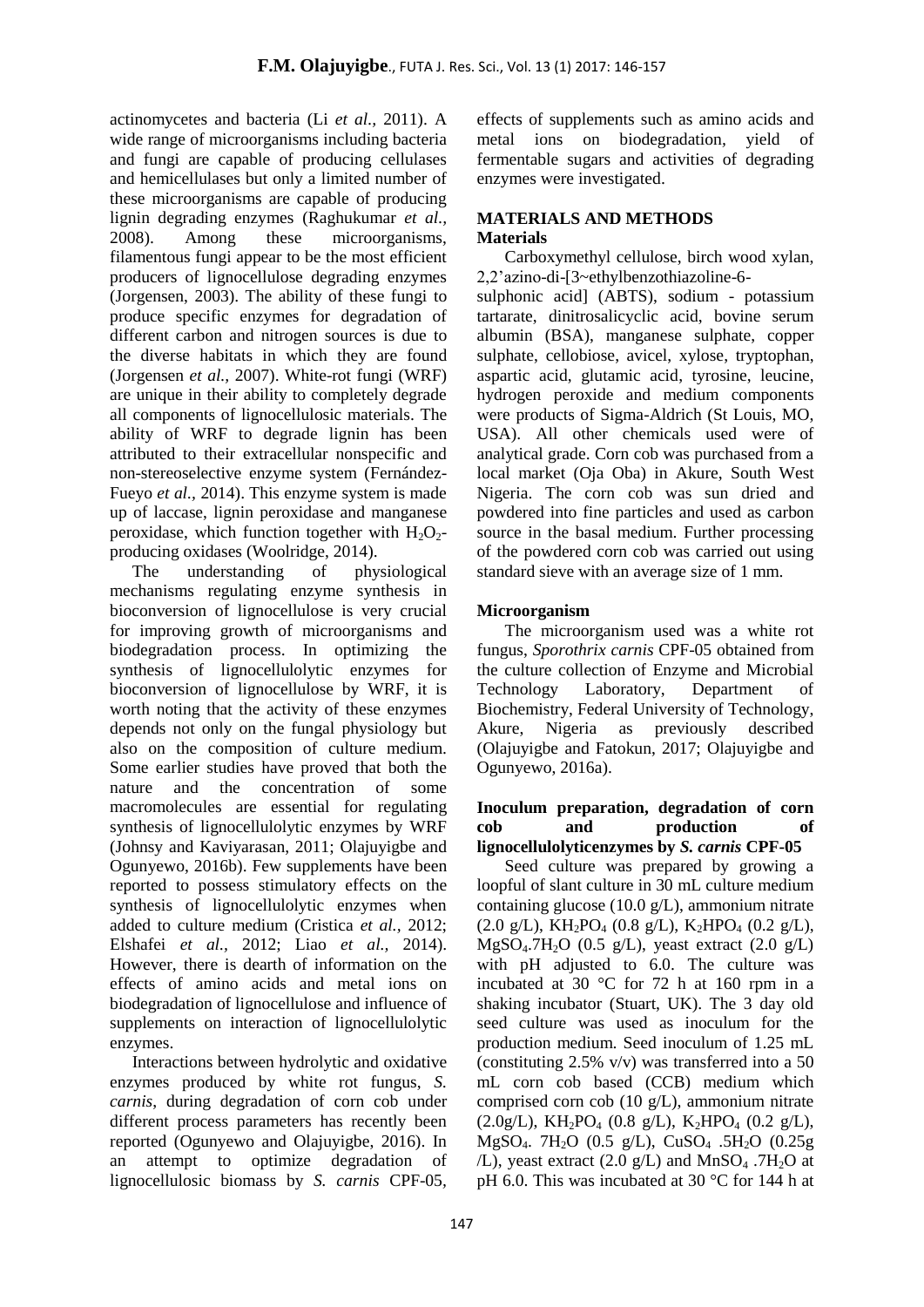160 rpm. At the end of the period, the fermented broth was filtered and the total biomass consisting of fermented substrate and mycelia was measured using Whatman filter paper to evaluate the degradation of corn cob in the medium. The filtrate was thereafter centrifuged at  $4^{\circ}$ C and 6,000 rpm for 15 min. Glucose and xylose concentrations in culture supernatants were determined using the method of Miller (1959). The supernatant obtained was used to assay for the activities of lignocellulolytic enzymes (cellulase, xylanase, laccase and total peroxidase) following standard assay procedures. The degradation efficiency was calculated as earlier reported (Ogunyewo and Olajuyigbe, 2016). Statistical analysis was done using SPSS version 16.0 (SPSS Institute Inc., Cary, NC).

### **Determination of glucose and xylose liberated during degradation of lignocellulosic biomass**

The concentration of glucose liberated in the fermentation medium was determined spectrophotometrically at the end of the 144 h period using the culture supernatant samples according to the method described by Miller (1959). The reaction mixture constituted 300  $\mu$ L of the supernatant and 700  $\mu$ L of dinitrosalicylic acid (DNSA) solution, which was boiled at 100 °C for 5 min. This reaction mixture was cooled under water and absorbance was taken at 575 nm. The amount of glucose liberated during the biodegradation period was estimated using glucose standard curve. Xylose concentration in culture supernatant samples was determined using D-xylose assay kit (Megazyme) according to the manufacturer's protocols.

#### **Assays for hydrolytic enzymes**

#### *Determination of cellulase activity*

Cellulase activity was determined using the method described by Wood and Bhat (1998) with some modifications. One hundred and fifty microliter (150 μL) of enzyme extract was added to 450  $\mu$ L of 1% (w/v) carboxylmethyl cellulose (CMC) in 50 mM sodium acetate buffer (pH 4.8) in an Eppendorf tube and incubated at 40 °C for 20 min. The reaction was terminated with the addition of 400 μL of dinitrosalicylic acid (DNSA) and boiled at 100 °C for 5 min. The absorbance was recorded at 575 nm against blank. One unit of CMCase activity was expressed as 1 μmole of glucose liberated per minute under standard assay conditions.

#### *Determination of xylanase activity*

Xylanase activity was determined according to the method of Saha (2002) with slight modification. The reaction mixture comprised 400 μL of  $1\%$  (w/v) solution of birch wood xylan in 50 mM Tris-HCl buffer pH 9.0 incubated with 100 μL of culture supernatant for 15 min at 40 °C. The released reducing sugar was assayed using the DNSA method (Miller, 1959). One unit of xylanase activity was defined as the amount of the enzyme that liberated 1 μmol of xylose equivalent per minute under the standard assay conditions.

#### **Assays for oxidative enzymes**

*Determination of laccase activity* 

Laccase activity was determined according to a modified method of Bourbonnais and Paice (1990). This was done by monitoring spectrophotometrically the change in absorbance at 420 nm  $(A_{420})$  related to the rate of oxidation of 1 mM 2,2'-azino-bis-[3-ethylbenzthiazoline-6-sulfonate] (ABTS) in 50 mM sodium acetate buffer (pH 3.8). Assays were performed in 1 mL cuvettes at room temperature with 750 μl ABTS and 250 μl of enzyme extract. One unit of laccase activity was defined as the amount of enzyme that leads to the oxidation of 1 μmol of ABTS per minute with a molar extinction for the ABTS radical cation (the reaction product) of  $\varepsilon_{420 \text{ nm}} = 36000 \text{ M}^{-1} \text{ cm}^{-1}.$ 

#### *Determination of peroxidase activity*

Total peroxidase activity was assayed according to the method of Hunter *et al*. (2003). Peroxidase activity was determined via oxidation of 0.24 mM 2,2'azino-di-[3~ethyl benzothiazoline-6-sulphonic acid] (ABTS) buffered with 50 mM sodium acetate buffer pH 5.0 in the presence of 5 mM  $H_2O_2$  at 414 nm for 5 min in a UV/Visible spectrophotometer (Unico). The reaction mixture (750 μl) contained equal volume of ABTS, culture supernatant and  $H_2O_2$ . One unit (U) of peroxidase activity was defined as the amount of enzyme oxidizing 1 μmol ABTS per minute at pH 5.0 and 25  $°C$  with a molar extinction coefficient for the ABTS radical cation (the reaction product) of  $\varepsilon_{414nm}$  =  $31100 M^{-1}$  cm<sup>-1</sup>.

### **Determination of protein concentration and specific activity of enzyme**

Protein concentration was determined by the method of Bradford (1976) using bovine serum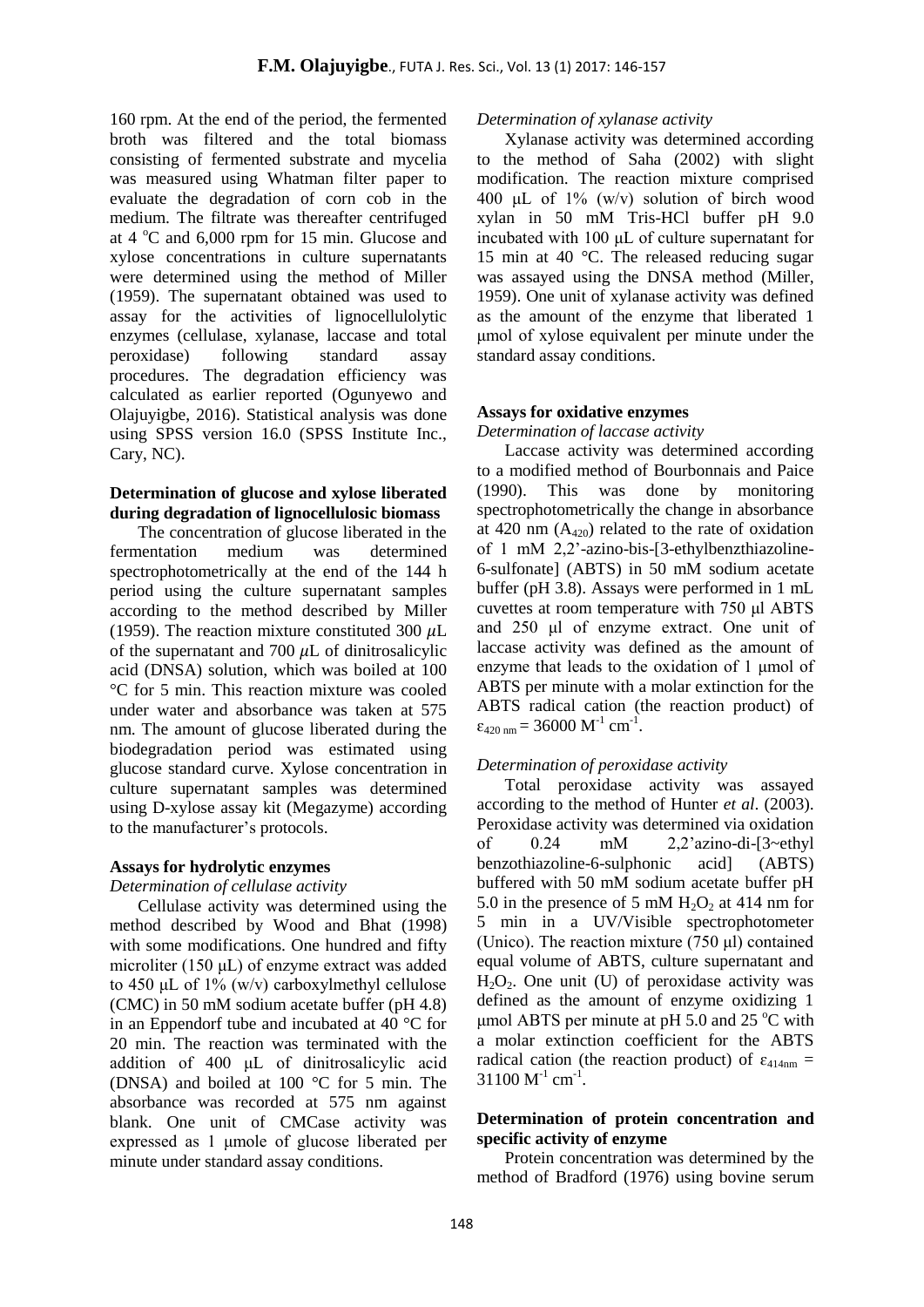albumin (BSA) as standard. Diluted dye reagent (200  $\mu$ L) was added to 10  $\mu$ L of sample solution. The mixture was incubated at room temperature for 15 min to allow proper colour development. The absorbance was measured at 595 nm against blank. The specific activity of enzyme was expressed as U/mg protein.

### **Effect of polar and non-polar amino acids on degradation of corn cob and production of lignocellulolytic enzymes by** *S. carnis* **CPF-05**

The effect of polar and non-polar amino acids on degradation of corn cob and production of lignocellulolytic enzymes by *S. carnis* CPF-05 was evaluated by supplementing the CCB medium with some amino acids which included tryptophan, valine, leucine, isoleucine, tyrosine, glutamic acid and aspartic acid (0.3% w/v). CCB medium without any supplement served as control. Each CCB medium containing 2.5% inoculum of *S. carnis* CPF-05 was incubated at 160 rpm for 144 h at 30 °C. At the end of 144 h, the fermented broths were filtered. The total biomass consisting of fermented substrate and mycelia, was measured using Whatman filter paper to evaluate the degradation of corn cob in the medium. The degradation efficiency was calculated as earlier reported (Ogunyewo and Olajuyigbe, 2016). The filtrate was centrifuged at  $4^{\circ}$ C and  $6,000$  rpm for 15 min. Glucose and xylose concentrations in culture supernatants were determined using the method of Miller (1959). The supernatants were used to assay for activities of lignocellulolytic enzymes in the presence and absence of amino acid supplements following standard assay procedures earlier described. All experiments were done in triplicates.

## **Effect of metal ions on degradation of corn cob and production of lignocellulolytic enzymes by** *S. carnis* **CPF-05**

Effect of some metal ions on degradation of corn cob and production of lignocellulolytic enzymes by *S. carnis* CPF-05 was evaluated by supplementing the CCB medium with some divalent metal ions  $(Zn^{2+}, Fe^{2+}, Mg^{2+}, Mn^{2+}$  and  $Cu<sup>2+</sup>$ ) using their respective chlorides at 0.3% w/v. CCB medium without any metal ion was used as control. Each CCB medium containing 2.5% inoculum of *S. carnis* CPF-05 was incubated at 160 rpm for 144 h at 30  $^{\circ}$ C. At the end of 144 h, the degradation efficiency was evaluated as earlier described. The fermentation broths were centrifuged and the supernatants were used to assay for the activities of lignocellulolytic enzymes in the presence and absence of the metal ions according to standard assay procedures earlier described. The experiments were done in triplicates.

## **RESULTS AND DISCUSSION**

**Degradation of corn cob, liberation of fermentable sugars and production of hydrolytic and oxidative enzymes by** *S. carnis* **CPF-05 under basal conditions**

Degradation studies showed that 71% of corn cob was degraded by *S. carnis* CPF-05 at the end of 144 h of fermentation. Yields of glucose and xylose from biodegradation of lignocellulosic substrate were 16.11 umol/mL and 12.27 µmol/mL, respectively under basal conditions (Table 1). Hydrolytic enzymes were produced in higher yield than oxidative enzymes. The yields of cellulase and xylanase were 214.66 U/mL and 184.08 U/mL, respectively while the yields of laccase and peroxidase were 98.06 and 178.75 U/mL, respectively (Table 2). These values served as controls for yields obtained from fermentation media supplemented with amino acids and metal ions.

### **Effect of polar amino acids on degradation of corn cob, production and interaction of lignocellulolytic enzymes by** *S. carnis* **CPF-05**

Results showed that the degradation efficiency increased with inclusion of polar amino acids as supplement in the fermentation medium when compared with control (Fig. 1). Glutamic acid supported the highest degradation with relative degradation efficiency of 129.7% followed by aspartic acid (124%). Similarly, tyrosine favoured the degradation process with relative degradation efficiency of 116% (Fig. 1). It is very striking that increase in yield of glucose and xylose in the presence of polar amino acids was almost 3 fold compared with control (Table 1). Most fungi while growing possess adequate machineries to synthesize all amino acids required for protein synthesis which could enhance metabolic processes. However, supplementation of culture medium with some amino acids promotes rapid growth of fungi (Guedes *et al.,* 2011) which was demonstrated in improved biodegradation of corn cob in the presence of polar amino acids. Fig. 1 shows that polarity of culture medium enhanced the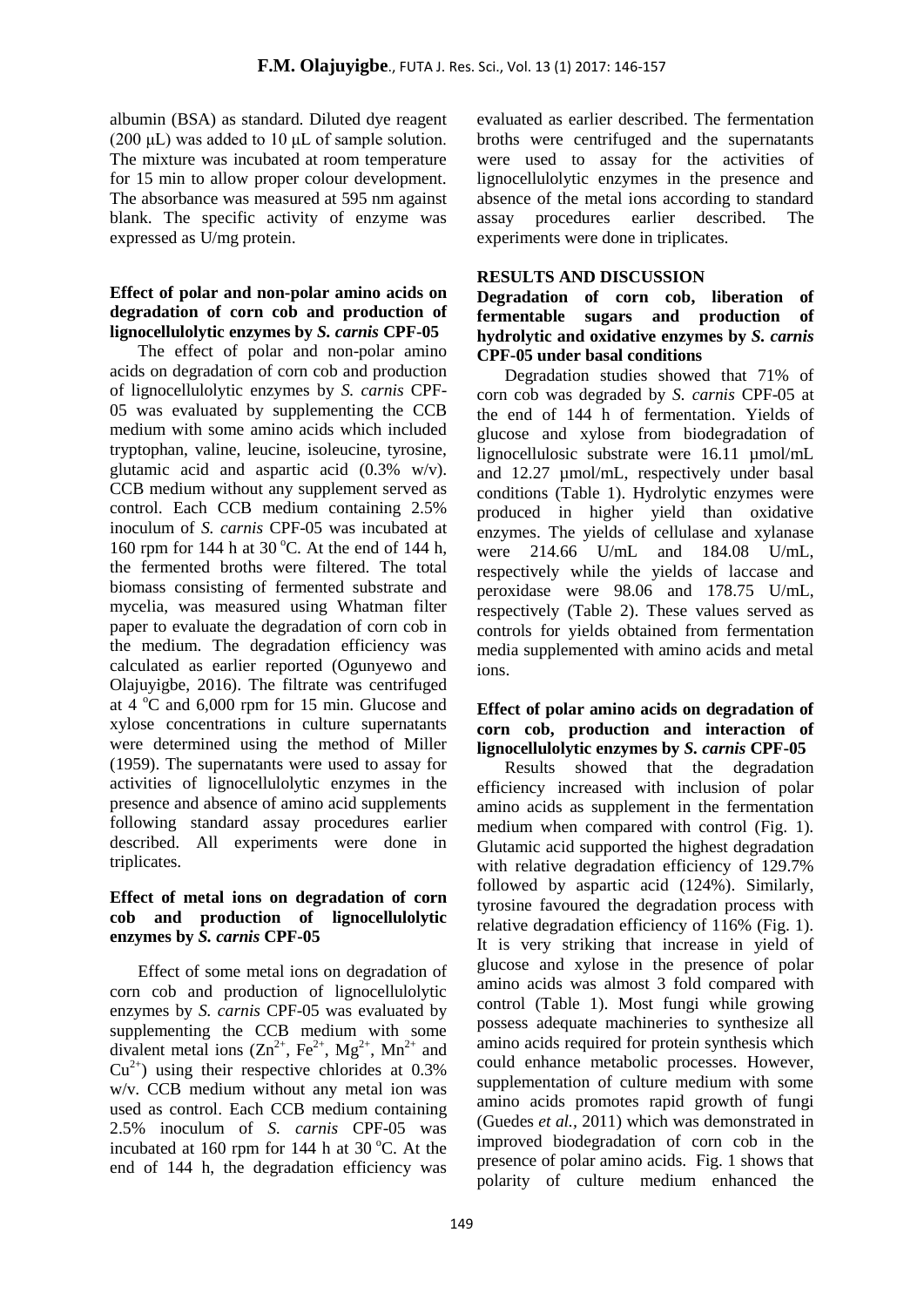degradation process and production of both hydrolytic and oxidative enzymes (Fig. 1).

| Table 1: Concentration of glucose and xylose liberated during the degradation of corn cob by S. |  |  |  |
|-------------------------------------------------------------------------------------------------|--|--|--|
| <i>carnis</i> CPF-05 in the absence and presence of supplements                                 |  |  |  |

| Glucose concentration (µmol/mL) | Xylose concentration (µmol/mL) |
|---------------------------------|--------------------------------|
|                                 |                                |
| $16.11 \pm 0.07^e$              | $12.27 \pm 0.60^{\circ}$       |
|                                 | $11.78 \pm 0.27^{\rm d}$       |
| $14.82 \pm 0.39$ <sup>f</sup>   | $9.57 \pm 0.12^e$              |
| $14.18 \pm 0.53$ <sup>g</sup>   | $9.33 \pm 0.08^e$              |
| $16.76 \pm 0.65^{\text{d}}$     | $11.41 \pm 0.45^{\text{d}}$    |
| $45.27 \pm 0.52^b$              | $28.84 \pm 0.49^b$             |
| $38.32 \pm 0.50^c$              | $28.67 \pm 0.26^b$             |
| $48.01 \pm 0.28^a$              | $29.29 \pm 0.29^a$             |
|                                 |                                |
| $16.11 \pm 0.07^{\text{d}}$     | $12.27 \pm 0.60^{\circ}$       |
| $15.40 \pm 0.59^e$              | $11.56 \pm 0.14^e$             |
| $22.55 \pm 0.30^c$              | $19.88 \pm 0.50^c$             |
| $15.95 \pm 0.30^e$              | $9.45 \pm 0.15$ <sup>f</sup>   |
| $54.13 \pm 0.19^a$              | $42.83 \pm 1.50^a$             |
| $47.39 \pm 0.49^b$              | $38.39 \pm 0.84^b$             |
|                                 | $19.66 \pm 0.12^d$             |

\*Values represent mean ± standard deviations of triplicate determinations. Means with different superscript are significantly different (*P* < 0.05) across the column while means with same superscript are not significantly different (*P* < 0.05) across the column. Data were evaluated by one way ANOVA and Duncan's multiple range test with SPSS version 16.0 (SPSS Institute Inc., Cary, NC)

| Table 2: Production of lignocellulolytic enzymes by S. carnis CPF-05 at 144 h fermentation |  |  |
|--------------------------------------------------------------------------------------------|--|--|
| period under basal conditions                                                              |  |  |

| Lignocellulolytic | *Enzyme activity                  | Protein concentration | Specific activity              |
|-------------------|-----------------------------------|-----------------------|--------------------------------|
| enzymes           | (U/mL)                            | (mg/mL)               | (U/mg protein)                 |
| Cellulase         | $241.664 \pm 0.219^a$             | $0.236 \pm 0.116^a$   | $1024 \pm 0.171^{\circ}$       |
| Xylanase          | $184.08 \pm 0.173^b$              | $0.236 \pm 0.116^a$   | $780 \pm 0.241^b$              |
| Laccase           | $98.058 \pm 0.119^{\circ}$        | $0.236 \pm 0.116^a$   | $415.5 \pm 0.116^c$            |
| Peroxidase        | $178.7464 \pm 0.284$ <sup>c</sup> | $0.236 \pm 0.116^a$   | $757.4 \pm 0.209$ <sup>d</sup> |

\*Enzyme activity was used as a measure of enzyme production

Values represent mean ± standard deviations of triplicate determinations. Means with different superscript are significantly different (*P* < 0.05) across the column. Data were evaluated by one way ANOVA and Duncan's multiple range test with SPSS version 16.0 (SPSS Institute Inc., Cary, NC)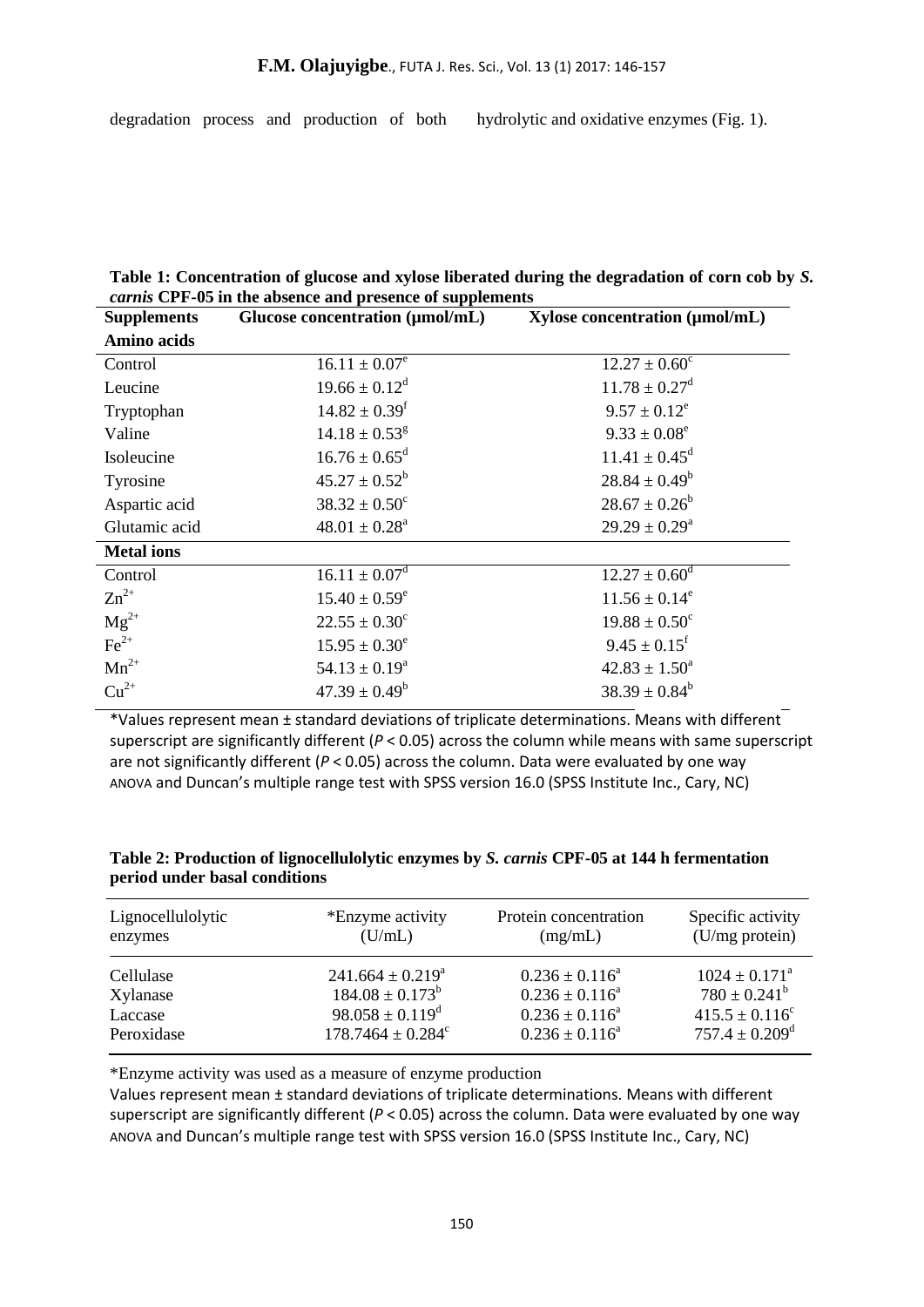

**Figure 1: Effect of amino acid supplements on degradation of corn cob by** *S. carnis* **CPF-05** (Error bars represent mean values and standard deviation of triplicate determination)

Remarkably, yields of the hydrolytic enzymes were higher than the yields of the oxidative enzymes in culture media supplemented with glutamic acid. A synergistic effect was observed in production of all lignocellulolytic enzymes in the medium supplemented with glutamic acid (Fig. 2). The results showed that glutamic acid enhanced the production of cellulase and xylanase with relative activities of 298% (790.15 U/mL) and 239% (439.4 U/mL), respectively. This enhancement could be responsible for the simultaneous increase in activity of the oxidative enzymes, laccase (439.4 U/mL) and peroxidase (417.56 U/mL) corresponding to relative activities of 259% and 233.6%, respectively compared with control. Increased enzyme production favoured the biodegradation process of lignocellulosic biomass with higher relative degradation efficiency of 129.7%. Enzyme production by white-rot fungi has been reported to be strongly affected by the presence of amino acids in culture media (Viswanath *et al*., 2014**)**. It could be inferred that the rapid increase observed in the degradation efficiency with glutamic acid as supplement, over control is linked to the generation of many open ends through cellulose and xylan hydrolysis. The hydrolysis enhanced accessibility to the recalcitrant lignin component of the corn cob that triggered synthesis of the oxidative enzymes by *S. carnis* CPF-05.



**Figure 2: Effect of amino acid supplements on production of lignocellulolytic enzymes by** *S. carnis* **CPF-05 during degradation of corn cob** (Error bars represent mean values and standard deviation of triplicate determination)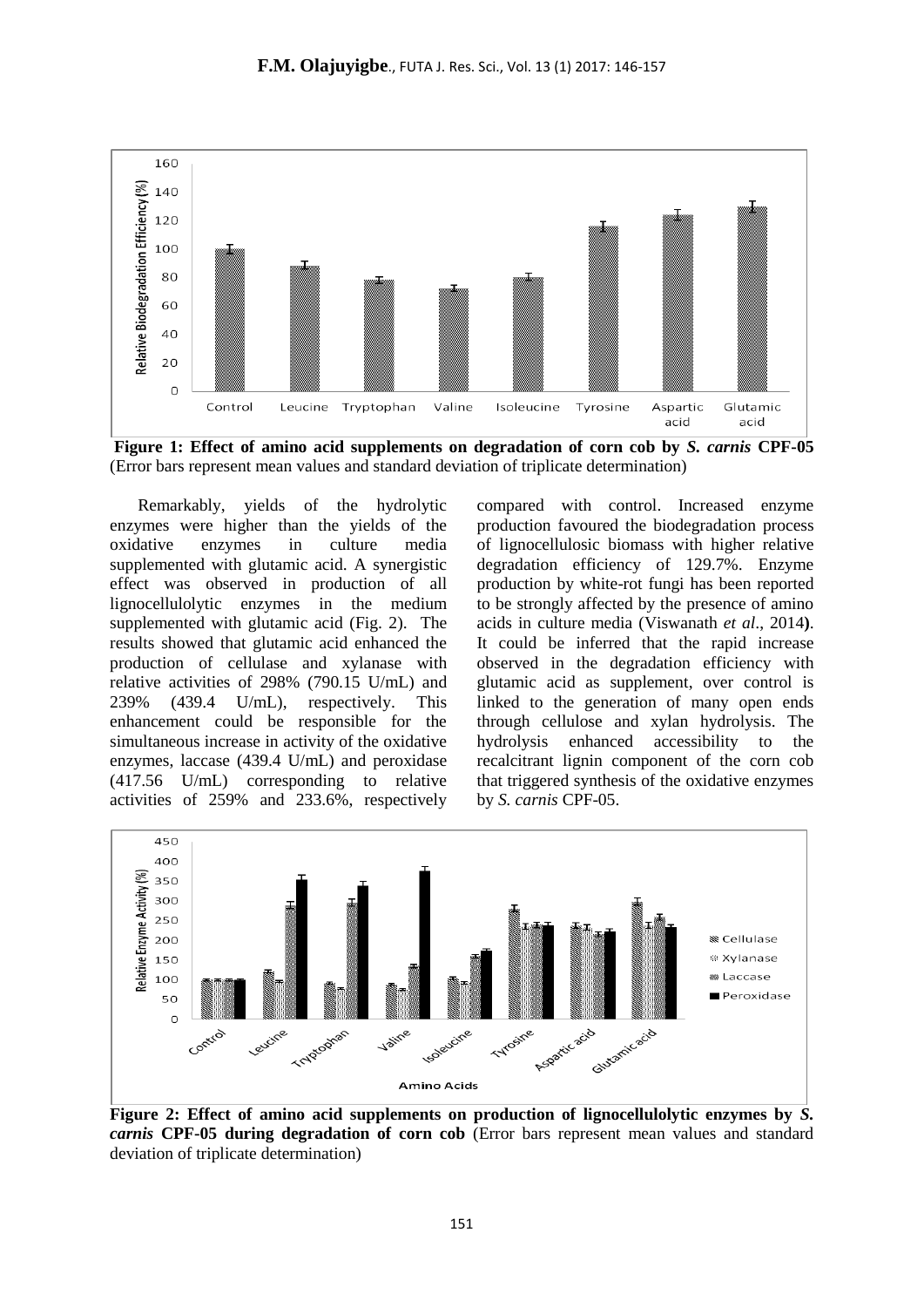Similarly, another synergistic effect was found in the fermentation media supplemented with aspartic acid and tyrosine. The supplementation caused a simultaneous increase in the production of the hydrolytic and oxidative enzymes in the media. It was observed that the synergy helped to improve the degradation efficiency (Fig. 1). Relative activities of 237.8% and 233.6% for cellulase (574.67 U/mL) and xylanase (430.01 U/mL), respectively were obtained in the medium supplemented with aspartic acid (Fig. 2). Enhanced production of the hydrolytic enzymes obtained with this supplement had a stimulatory effect on the production of the oxidative enzymes. This suggests that the mechanism of action of the oxidative enzymes in the degradation of lignocellulose depends more on the action of the hydrolytic enzymes (Ogunyewo and Olajuyigbe, 2016). Relative activities of the oxidative enzymes obtained with aspartic acid as supplement were 215.4% and 222.9% for laccase (211.22 U/mL) and peroxidase (398.43 U/mL), respectively compared with control (Fig. 2). In same manner, the yield of hydrolytic enzymes in the culture medium supplemented with tyrosine was higher than the yield of oxidative enzymes. Relative activities of 281% and 235% were recorded for cellulase (679.06 U/mL) and xylanase (432.59 U/mL), respectively under this condition with relative degradation efficiency of 116%.

Tyrosine supported about 239% increase in production of the oxidative enzymes over control. It was observed that yield of the oxidative enzymes were 234.85 U/mL and 426.5 U/mL for laccase and peroxidase, respectively in the presence of tyrosine as supplement. These indicate that polar amino acids had substantial effect on the production of both hydrolytic and oxidative enzymes responsible for degradation of lignocellulose. In addition, polar amino acids have been found as essential constituents that must be included in culture medium towards achieving optimum degradation of lignocellulose by fungi. Increase in activities of the hydrolytic and oxidative enzymes by *S. carnis* in the presence of amino acids as supplements indicates that the fungus had suitable amino acid permeases which allowed uptake of amino acids required for protein synthesis in the cell (Wiebe *et al.,* 2001). Some earlier studies have shown that supplementation of fermentation medium with certain amino acids enhance enzyme production by complementing the bioavailability

of nitrogen source in the fermentation medium for fungal growth (Dong *et al.,* 2005; Elisashvili *et al.,* 2010).

Glutamine has been reported to stimulate an increase in production of oxidative enzymes by the fungus *Penicillium martensii* NRC (Elshafei *et al.,* 2012). Similarly, asparagine and glutamic acid enhanced the production of hydrolytic enzymes from *Trichoderma reesei* while methionine inhibited synthesis of the enzymes (Cristica *et al.,* 2012).

### **Effect of non-polar amino acids on degradation of corn cob, production and interaction of lignocellulolytic enzymes by** *S. carnis* **CPF-05**

It is very surprising that results showing effects of non-polar amino acids on the degradation of corn cob by *S. carnis* CPF-05 revealed a decline in the degradation efficiency over control. Decrease in degradation efficiency between 11.4% and 31.6% were obtained in culture media supplemented with the non-polar amino acids studied (Fig. 1).There was a decline in yield of xylose in the culture supernatants of media supplemented with the non-polar amino acids (leucine, tryptophan, valine and isoleucine) under study relative to control (Table 1). Similar trend was recorded for yield of glucose in the presence of all the non-polar amino acids except leucine which improved yield of glucose by 1.25 fold (Table 1). In addition, tryptophan, valine, leucine and isoleucine inhibited the production of hydrolytic enzymes. It is quite interesting that the non-polar amino acids enhanced production of oxidative enzymes (Fig. 2).

Relative activities of the hydrolytic enzymes obtained in the presence of tryptophan were 92% and 78%, for cellulase (222.33 U/mL) and xylanase (143.58 U/mL), respectively. The low degradation efficiency of 78.3% obtained in the medium supplemented with tryptophan could be attributed to the 8% and 22% decrease in the yield of cellulase and xylanase which play initial role in the degradation of lignocellulose obtained under this condition. Remarkably, higher yield of oxidative enzymes was obtained with tryptophan as supplement. About 296% and 339% increase in relative activities of laccase  $(290.26 \text{ U/mL})$  and peroxidase  $(605.96 \text{ U/mL})$ , respectively were obtained. Increase in laccase and peroxidase activities obtained in this study with tryptophan as supplement is contrary to previous report in which tryptophan was reported to repress laccase production by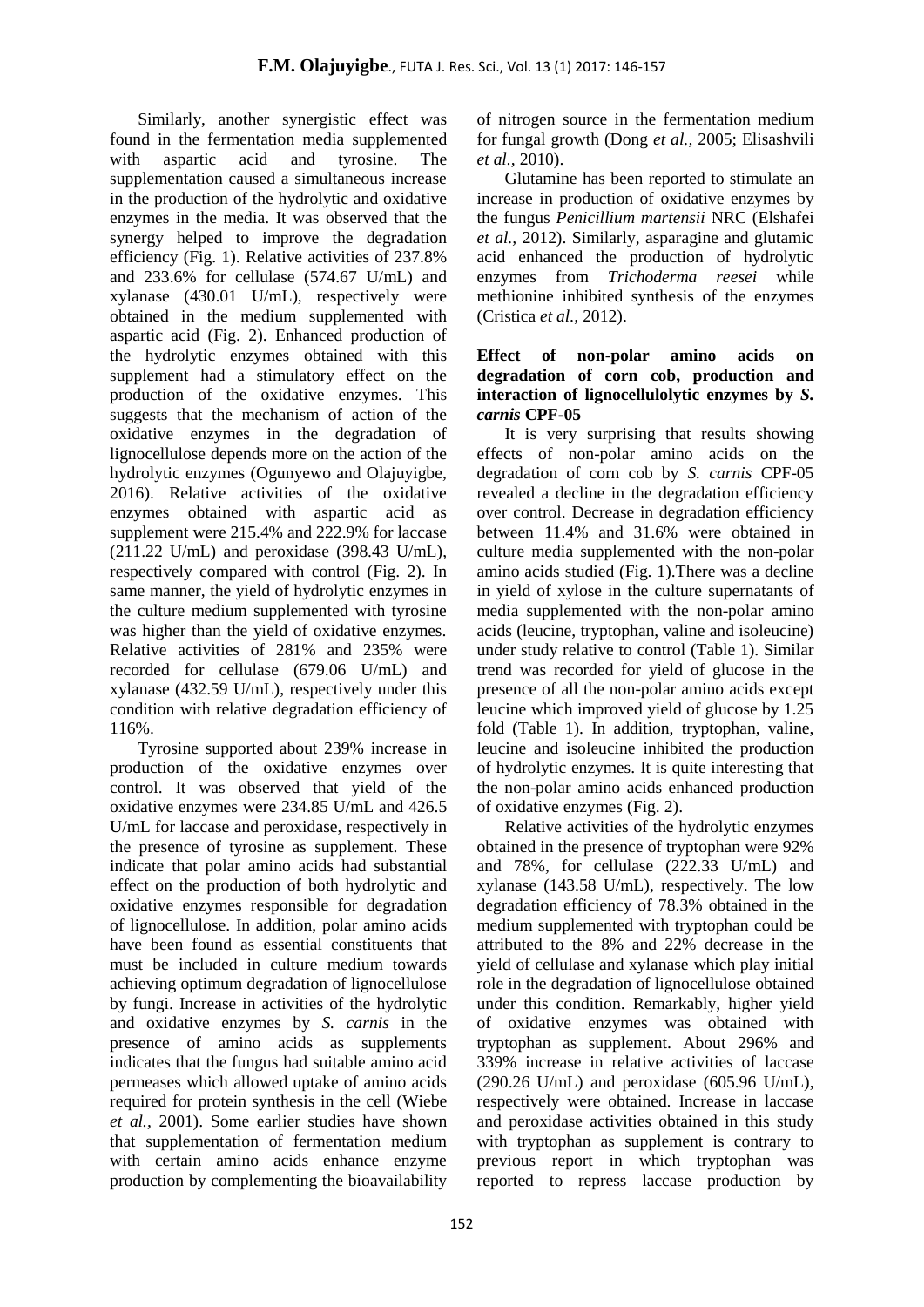*Penicillium martensii* (Elshafei *et al.,* 2012). The increase in laccase and peroxidase production by *S. carnis* CPF-05 cultivated on medium supplemented with tryptophan could be related to the impressive enzyme producing ability of *S. carnis* as previously reported (Olajuyigbe and Ogunyewo, 2016a).

Decrease of 11.4%, 27.5% and 19.6% in degradation efficiency was recorded in the presence of leucine, valine and isoleucine, respectively. About 12% and 24% decrease in production of cellulase and xylanase were recorded in culture medium supplemented with valine. Under the condition of using valine as supplement, cellulase and xylanase yields were 212.66 U/mL and 139.90%, respectively. Similarly, about 4% and 7% reduction in production of xylanase was observed in the media supplemented with leucine and isoleucine, respectively. The slight inhibition in activity of xylanase could be responsible for the decline in the degradation efficiencies of 88.6% and 80.4% obtained with leucine and isoleucine as supplements (Fig. 1). It could be inferred that in the degradation of lignocellulose the hydrolytic enzymes must act cooperatively to drive the degradation process.

Results on production of oxidative enzymes by *S. carnis* CPF-05 in media supplemented with valine, leucine and isoleucine showed that the yield of peroxidase was higher than the yield of laccase. Relative peroxidase activities of 376%, 355% and 173.7% were obtained with valine, leucine and isoleucine, respectively as supplements. Relative activities of laccase obtained with valine, leucine and isoleucine as supplements were 135%, 290% and 160.3%, respectively. Addition of some non-polar amino acids has been reported to enhance the production of laccase by *Cyathus bulleri* while maximum production of extracellular peroxidase (55 U/mL) was obtained when alanine was used as supplement by *Lentinus kauffmanii* (Dhawn and Kuhad, 2002; Johnsy and Kaviyarasan, 2011). Higher yield of peroxidase over laccase obtained in this study suggest that peroxidases play more prominent role in the degradation of lignin present in lignocellulose than laccase. This might be an indication that laccase is a secondary enzyme required in the degradation of lignocellulosic biomass.

Although, the yields of the oxidative enzymes were relatively higher than the yield of hydrolytic enzymes when non-polar amino acids were used as supplements, the degradation process was affected adversely. The decline in degradation efficiencies with non-polar amino acids could be attributed to the low yield of hydrolytic enzymes in the presence of the supplements*.* These results therefore suggest that the hydrolytic enzymes drive the cooperative enzymatic interaction responsible for the degradation process.

### **Effect of metal ions on degradation of corn cob, production and interaction of lignocellulolytic enzymes by** *S. carnis* **CPF-05**

Degradation efficiencies obtained in fermentation media supplemented with  $Mn^{2+}$  and  $Cu^{2+}$  were 131.8% and 122%, respectively (Fig. 3). These two metal ions also improved yield of glucose and xylose compared with control with about 3.5 fold increase.  $Mg^{2+}$  enhanced glucose and xylose yields with 1.5 fold increase over control (Table 1). Lower yields of glucose and xylose were obtained in the presence of  $\text{Zn}^{2+}$  and  $Fe<sup>2+</sup>$  as supplements for bioconversion. In addition,  $\widehat{Mn}^{2+}$  and  $Cu^{2+}$ supported higher production of both hydrolytic and oxidative enzymes*.* Enhanced production of cellulase and xylanase triggered a corresponding increase in production of laccase and peroxidase. Relative enzyme yields in the presence of  $Mn^{2+}$  were 336%, 349%, 237% and 266%, for cellulase (811.98 U/mL), xylanase (642.44 U/mL), laccase (232.4 U/mL) and peroxidase (475.48 U/mL), respectively over control. Similarly, the relative enzyme yields obtained with  $Cu^{2+}$  as supplement were 294.2%, 312.8%, 226% and 257.4% for cellulase (710.96 U/mL), xylanase (575.8 U/mL), laccase (221.61 U/mL) and peroxidase (460.1 U/mL), respectively over control (Fig. 4).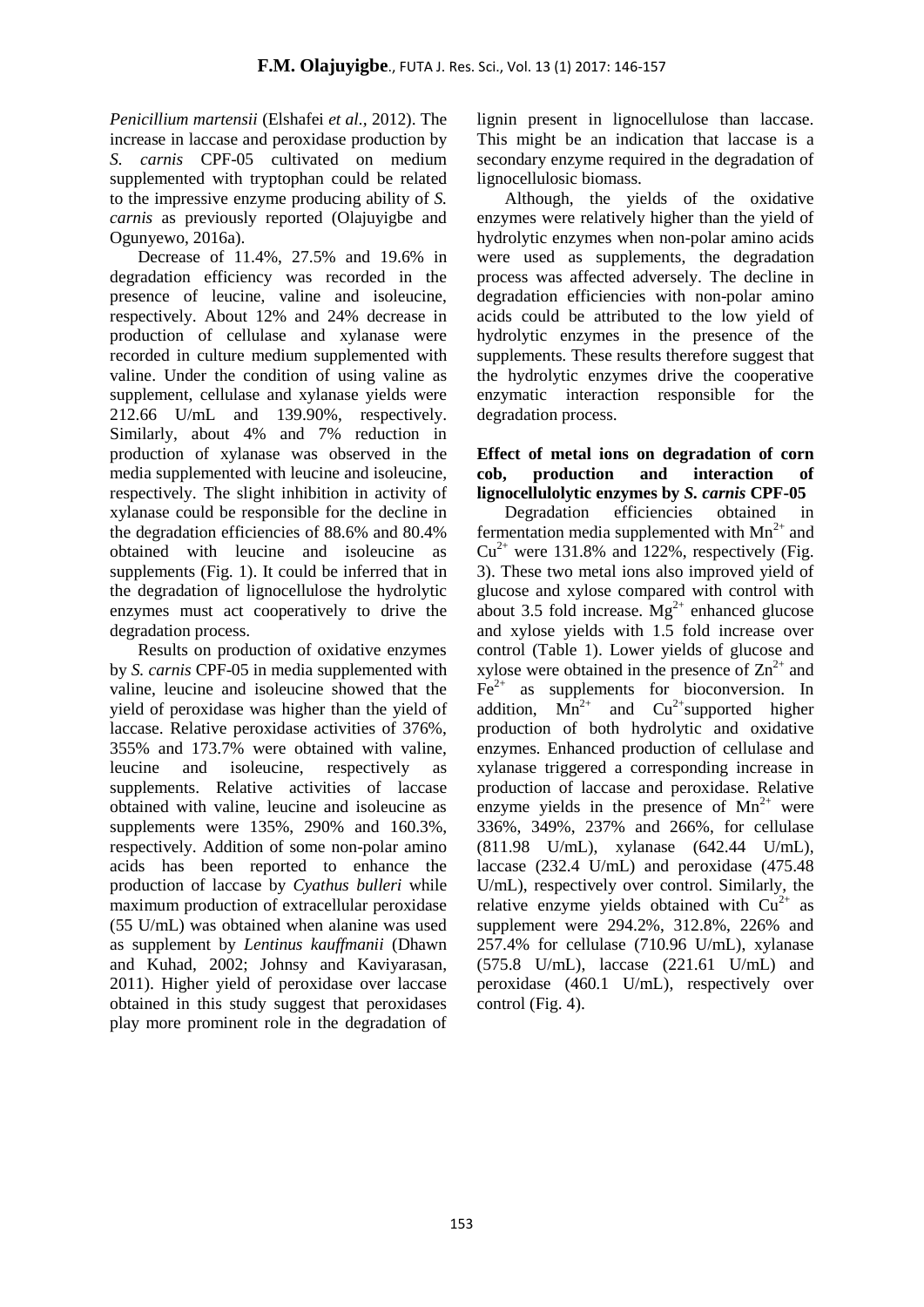

**F.M. Olajuyigbe**., FUTA J. Res. Sci., Vol. 13 (1) 2017: 146-157

**Figure 3: Effect of metal ion supplements on degradation of corn cob by** *S. carnis* **CPF-05.** (Error bars represent mean values and standard deviation of triplicate determination)



**Figure 4: Effect of metal ion supplements on production of lignocellulolytic enzymes by** *S. carnis*  **CPF-05 during degradation of corn cob** (Enzyme activity was used as a measure of enzyme production; error bars represent mean values and standard deviation of triplicate determination)

 $Mg^{2+}$ enhanced the production of cellulase and xylanase with yields of 338.3 U/mL and 298.2 U/mL, respectively. The 140% and 162% increase in cellulase and xylanase production stimulated increase in production of laccase (115.71 U/mL) and peroxidase (191.13 U/mL). However, the degradation efficiency was not as high as that obtained with  $Mn^{2+}$  and  $Cu^{2+}$ . There was only about 7% increase in degradation efficiency over control (Fig. 4). Different strains and species of Basidiomycetes have been reported to differ in their sensitivity towards metals during their growth on lignocellulosic substrates (Satthiya *et al.,* 2007). Enhanced production of the hydrolytic and oxidative enzymes from *S. carnis* in the presence  $Mn^{2+}$ ,

 $Mg^{2+}$  and  $Cu^{2+}$ as supplements helped in the improvement of the biodegradation process.  $Mg^{2+}$  and  $Mn^{2+}$  have previously been reported to enhance cellulase and xylanase production by *Aspergillus niger* NS-2 (Bansal *et al.,* 2012) while production of extracellular peroxidase by the white rot fungus strain L-25 was enhanced in the presence of  $Mn^{2+}$  as supplement (Fujihara *et al.,* 2010).

Decrease of 11.7% and 35.32% in degradation efficiencies was obtained in media supplemented with  $Fe^{2+}$ and  $Zn^{2+}$ , respectively when compared with control (Fig. 3). The decline in degradation efficiencies obtained with these metal ions could be attributed to low production level of both hydrolytic and oxidative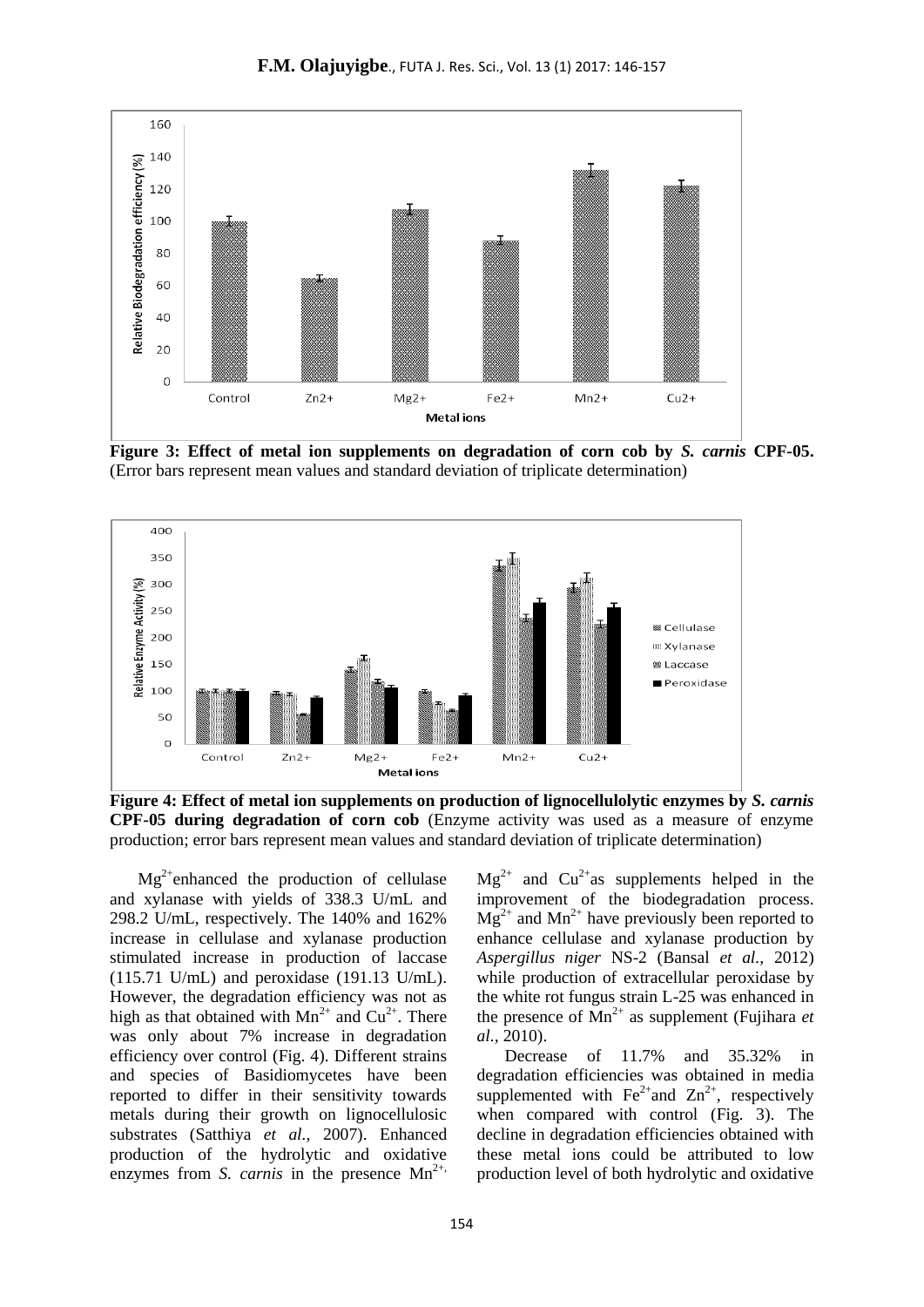enzymes by *S. carnis* CPF-05 when  $Fe^{2+}$  and  $Zn^{2+}$ were used as supplements (Fig. 4). Cellulase and xylanase yield in the presence of  $Fe<sup>2+</sup>$  as supplement were 239.24 U/mL and 141.74 U/mL, respectively. The 23% decrease in the production of xylanase by *S. carnis* CPF-05 with this supplement could be responsible for the slight decrease in cellulase production by *S. carnis* CPF-05 under this condition. Similarly, the yields of cellulase and xylanase when  $Zn^2$ was used as supplement were 231.03 U/mL and 173.40 U/mL, respectively.

Production of oxidative enzymes by *S. carnis* CPF-05 in the presence of  $Fe^{2+}$  and  $Zn^{2+}$ as supplements revealed that the yield of peroxidase was higher than the yield of laccase. Peroxidase yields with  $Fe^{2+}$  and  $Zn^{2+}$  as supplements were 164.45 U/mL and 157.3 U/mL, respectively which were 8% and 12% lower than the control, respectively. About 36% and 44.1% decrease in laccase production was recorded in Fe<sup>2+</sup> (62.76 U/mL) and  $Zn^{2+}$  (54.82 U/mL) supplemented media, respectively U/mL) supplemented media, respectively compared with control. These results demonstrated that inhibition of enzyme production by *S. carnis* CPF-05 with Fe<sup>2+</sup> and  $Zn^{2+}$  as supplements resulted in low degradation efficiency. Low yield of oxidative enzymes obtained in this study with  $Fe^{2+}$  and  $Zn^{2+}$  is consistent with some previous reports in which synthesis of laccase was inhibited by  $Fe^{2+}$ ,  $Zn^{2+}$ and Ag<sup>+</sup> (Couto *et al.,* 2005; Selim *et al.,* 2013; Zavarzina *et al.,* 2004). It was suggested that these ions may have interrupted the electron transport system of laccase and substrate conversion which consequently affected the degradation process adversely (Kim and Nicell, 2006). Findings in this study clearly indicate that metal ions play important role in the biodegradation process of lignocellulose.

#### **CONCLUSION**

This study has provided deeper insights into the roles of amino acids and metal ions in degradation of lignocellulose by *S. carnis* CPF-05*.* Biodegradation of corn cob was greatly enhanced by supplementing the fermentation medium with polar amino acids,  $Mn^{2+}$  and  $Cu^{2+}$ . It was further revealed that hydrolytic enzymes drive the cooperative enzymatic interaction required for biodegradation of lignocellulosic biomass.

## **REFERENCES**

- **Bansal, N., Tewari, R., Soni, R. and Soni, S.K.** (2012). Production of cellulases from *Aspergillus niger* NS-2 in solid state fermentation on agricultural and kitchen waste residues. *Waste Manage*. 32, 1341- 1346.
- **Bourbonnais, R. and Paice, M.G.** (1990). Oxidation of non-phenolic substrates. An expanded role for laccase in lignin biodegradation. *FEBS Lett*. 267. 99- 102.
- **Bradford, M.M.** (1976). A dye binding assay for protein. *Anal. Biochem*. 72, 248-254.
- **Couto, S. Sanromán, M.A. and Gübitz G.M**. (2005). Influence of redox mediators and metal ions on synthetic acid dye decolourization by crude laccase from *Trametes hirsute*. *Chemosphere* 58, 417-422.
- **Cristica, M., Barbăneagră, T., Ciornea, E. and Manoliu, A.** (2012). Influence of some amino acids on the activity of cellulolytic and xylanolytic enzymes in the fungus *Trichoderma reesei* QM-9414. *Lucrari Stiintifice* 55, 202-221.
- **Dhawn, S. and Kuhad, R.C.** (2002). Effect of amino acids and vitamins on laccase production by the bird's nest fungus *Cyathus bulleri. Bioresour. Technol*. 84, 35–38.
- **Dong, J.L., Zhang, Y.W., Zhang, R.H., Huang, W.Z. and Zhang, Y.Z.** (2005). Influence of culture conditions on laccase production and isozyme patterns in the whiterot fungus *Trametes gallica. J. Basic Microbiol*. 45, 190–198.
- **Elisashvili V., Kachlishvili, E., Khardziani, T. and Agathos, S.N**. (2010). Effect of aromatic compounds on the production of laccase and manganese peroxidase by white rot basidiomycetes. *J. Ind. Microbiol. Biotechnol*. 37, 1091–1096.
- **Elshafei, A.M., Hassan, M.M., Haroun, B.M., Elsayed, M.A. and Othman, A.M**. (2012). Optimization of laccase production from *Penicillium martensii* NRC 345. *J. Adv. Life Sci*. 2, 31-37.
- **Fernández-Fueyo, E., Castanera, R., Ruiz-Dueñas, F.J., López-Lucendo, M.F.,**  Ramírez, L., Pisabarro, Martínez, A.T. (2014). Ligninolytic peroxidase gene expression by *Pleurotus ostreatus*: differential regulation in lignocellulose medium and effect of temperature and pH. *Fungal Genet. Biol*. 2, 1-5.

**Fujihara, S., Hatashita, M., Sakurai, A. and**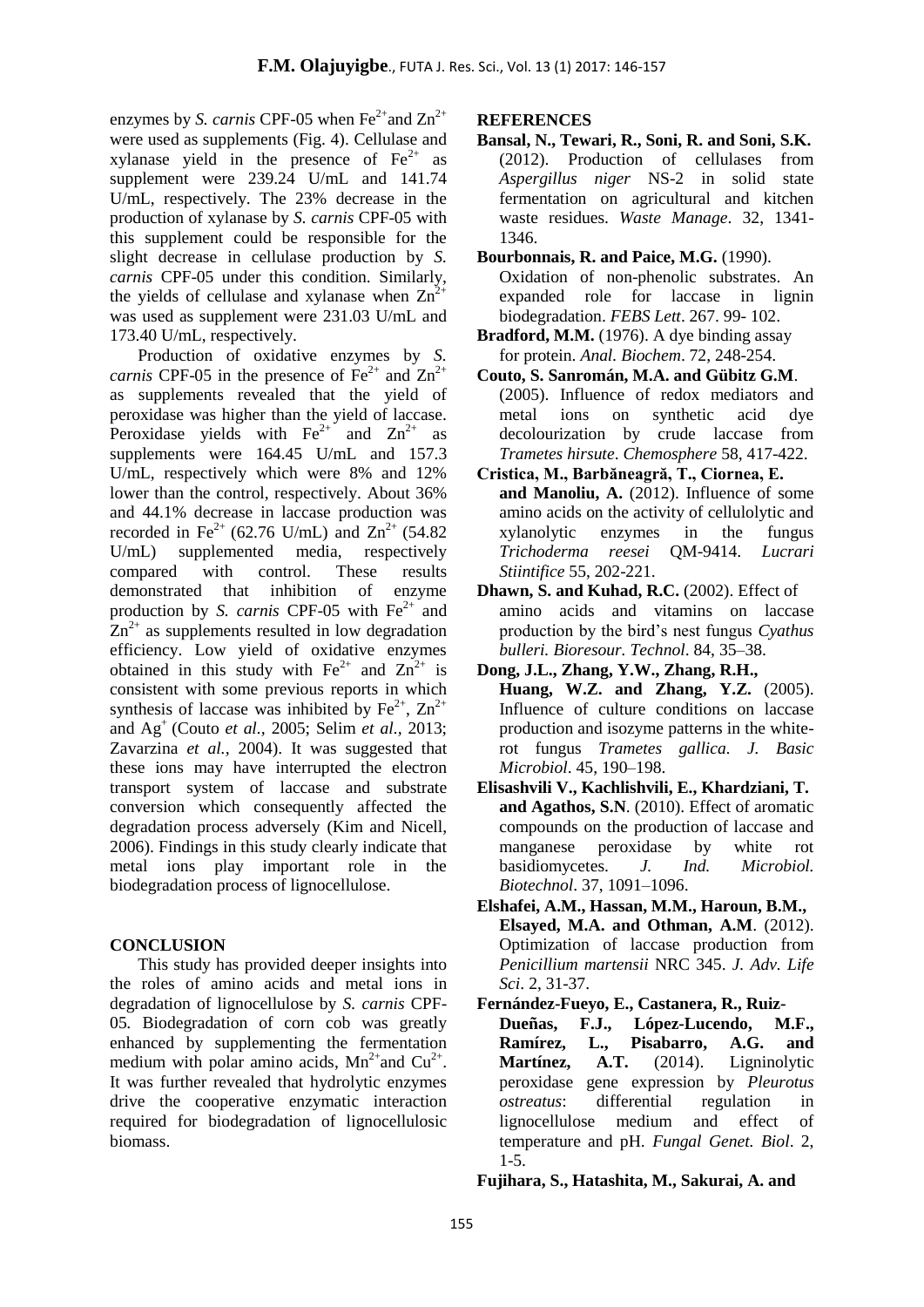**Sakakibara, M.** (2010). Production of manganese peroxidase by white rot fungi from potato processing waste water; role of amino acids on biosynthesis. *Afr. J. Biotechnol*. 9, 725-731.

**Gaur, R., Tiwari, S., Rai, P. and Srivastava, V.** (2015). Isolation, production, and characterization of thermotolerant xylanase from solvent tolerant *Bacillus vallismortis* RSPP-15. *Int. J. Polym. Sci.* Article ID 986324.

**Guedes, R.L.M., Prosdocimi, F., Fernandes, G.R., Moura, L.K., Ribeiro, H.A.L. and Ortega, J.M.** (2011). Amino acids biosynthesis and nitrogen assimilation pathways: a great genomic deletion during eukaryotes evolution. *BMC Genomics*. 12, S2.

**Gupta, C., Jain, P., Kumar, D., Dixit, A.K. and Jain, R.K.** (2015). Production of cellulase enzyme from isolated fungus and its application as efficient refining aid for production of security paper. *Int. J. Appl. Microbiol. Biotechnol. Res.* 3, 11-19.

- **Hunter, C.L., Maurus, R., Mauk, M.C., Lee, H., Raven, E.L., Tong, H., Nguyen, N., Smith, M., Brayer, G.D. and Mauk, A.G.** (2003). Introduction and characterization of a functionally linked metal ion binding site at the exposed heme edge of myoglobin. *PNAS* 100, 3647 – 3652.
- **Johnsy, G. and Kaviyarasan, V.** (2011). Nutrient composition on the effect of extracellular peroxidase production by *Lentinus kauffmanii* - under submerged culture condition. *Int. J. Chem. Tech. Res*. 3, 1563-1570.
- **Jorgensen, H.** (2003). Production and characterization of cellulases and hemicellulases produced by *Penicillium strains*. Technical University of Denmark (Ph.D. Thesis within Center for Process Biotechnology, BioCentrum-DTU).
- **Jorgensen, H., Kristensen, J.B. and Felby, C.** (2007). Enzymatic conversion of lignocellulose into fermentable sugars: Challenges and opportunities. *Biofuels Bioprod. Biorefin*. 1, 19–134.
- **Kim, Y. and Nicell, J.A.** (2006). Impact of reaction conditions on the laccase catalyzed conversion of bisphenol A. *Bioresour. Technol*. 97, 1431-1442.
- **Levin, L., Herrmann, C. and Papinutti, V.L**. (2008). Optimization of lignocellulolytic enzyme production by the white-rot fungus

*Trametes trogiiin* solid-state fermentation using response surface methodology. *Biochem. Eng. J.* 39, 207–214.

- **Li, A.H., Lin, C.W., and Tran, D.T.** (2011). Optimizing the response surface for producing ethanol from avicel by *Brevibacillus* strain AHPC8120. *J. Taiwan Inst. Chem. Eng.* 42, 787-792.
- **Liao, H., Li, S., Wei, Z., Shen, Q. and Xu, Y.** (2014). Insights into high-efficiency lignocellulolytic enzyme production by *Penicillium oxalicum* GZ-2 induced by a complex substrate. *Biotechnol. Biofuels* 7, 162.
- **Miller, G.L**. (1959). Use of dinitrosalicylic acid reagent for determination of reducing sugars. *Anal. Biochem*. 31, 426-28.
- **Ogunyewo, O.A. and Olajuyigbe, F.M.** (2016). Unraveling the interactions between hydrolytic and oxidative enzymes in degradation of lignocellulosic biomass by *S. carnis* under various fermentation conditions. *Biochem. Res. Int*. 1, 1-8.
- **Olajuyigbe, F.M. and Fatokun C.O.** (2017). Biochemical characterization of an extremely stable pH-versatile laccase from *Sporothrix carnis* CPF-05. *Int. J. Biol. Macromol*. 94, 535–543.
- **Olajuyigbe, F.M. and Ogunyewo, O.A**. (2016a). Comparative evaluation of neglected biomass for efficient and economically viable production of lignocellulolytic enzymes from selected white and soft rot fungi. *Curr. Biotechnol*. 5, 71-80.

**Olajuyigbe, F.M., and Ogunyewo, O.A.** (2016b). Enhanced production and physicochemical properties of thermostable crude cellulase from *S. carnis* grown on corn cob. *Biocatal. Agric. Biotechnol.* 7, 110-117.

- **Raghukumar, C., D'Souza-Ticlo, D. and Verma, A.K.** (2008). Treatment of colored effluents with lignin-degrading enzymes: An emerging role of marine-derived fungi. *Crit. Rev. Microbiol*. 34, 189-206.
- **Saha, B.C.** (2002). Production, purification and properties of a newly isolated xylanase from *Fusarium proliferatum. Process Biochem*. 37, 1279-1284.

**Sathiya, M., Periyar, S., Sasikalaveni, A., Murugesan, K. and Kalaichelvan, P.T.** (2007). Decolorization of textile dyes and their effluents using white rot fungi. *Afr. J. Biotechnol*. 6, 424-429.

**Selim, M.S., Mahmoud, M.G., Rifaat, H.M.,**